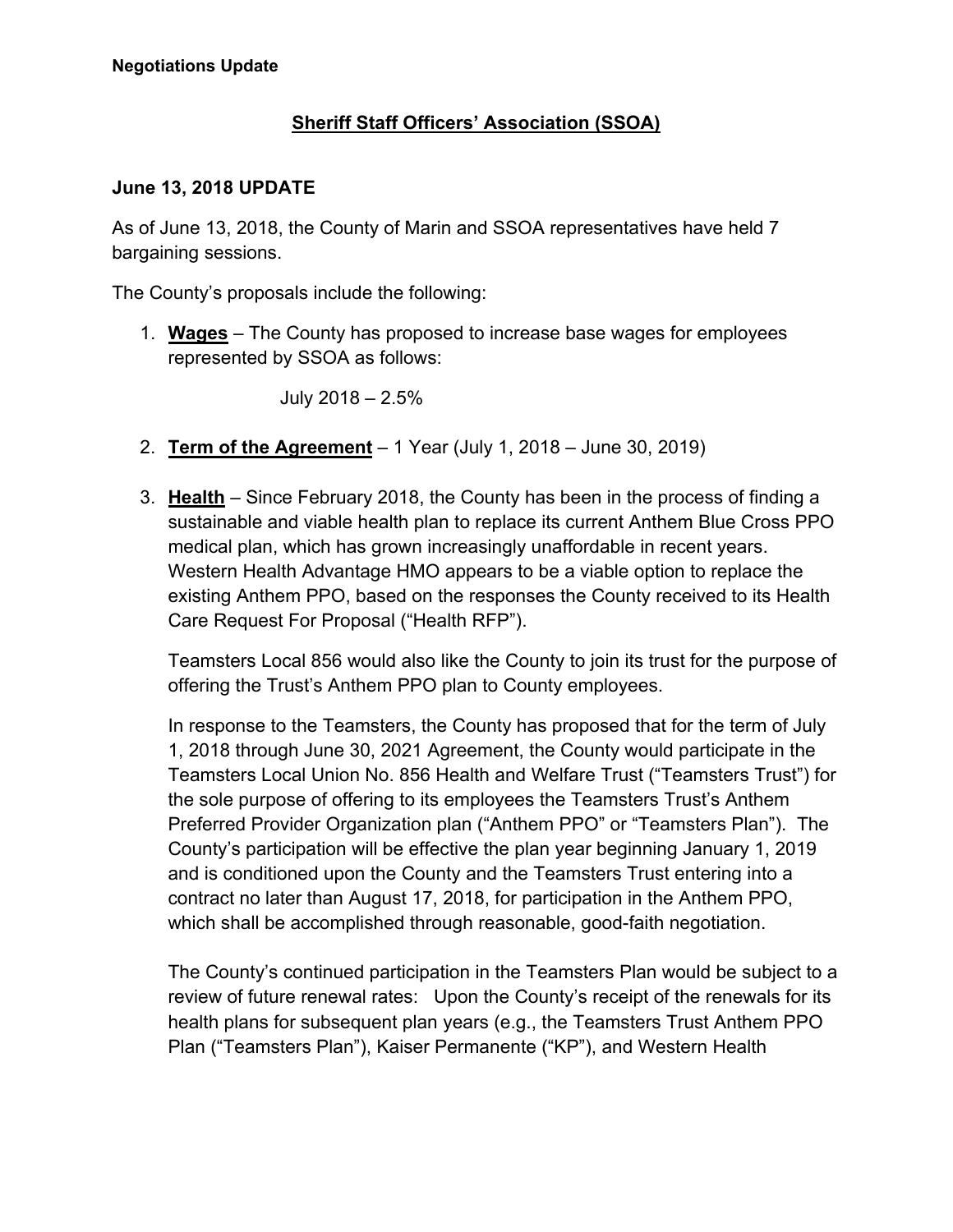Advantage ("WHA")<sup>1</sup>, if the Teamsters Plan's required renewal premium rates exceed each of the competing carriers (e.g., KP and WHA) renewal rates by more than 10.0%, the Teamsters Plan will be automatically discontinued as an offering to all County of Marin participants as of January 1<sup>st</sup> of the immediately following calendar year.

- 4. **Fringe Benefits** The County will adjust its health insurance contribution by 3- 5% for the employee + 1 and employee + family levels when the premium increase to the County's Kaiser S plan (or the County's lowest cost HMO at the time) is at least 3%.
- 5. **Cash Back** The County has proposed to gradually reduce all forms of cash back of unused fringe benefit monies for employees who receive County health benefits over the life of the new labor agreement as follows:

Effective July 1, 2018 – cap of \$100 per pay period Effective July 1, 2018 – elimination of hold harmless monies

In addition, there will be no cash back for employees hired on or after July 1, 2018 and for employees who do not receive cash back as of July 1, 2018.

- 6. **Vacation** The County has proposed to 1) Increase by one year the time it takes for employees to reach an increased vacation accrual level
- 7. **Rental Assistance** The County has proposed that the parties meet no later than September 30, 2018 to develop a countywide pilot rental assistance program using the \$250,000 that the County has allocated for this program.

**RideGreen Program** – The County has advised SSOA that it intends to increase commuter incentives for **all** benefits eligible County employees (RideGreen is a countywide program) as follows:

> Bike Incentive: \$40 per month Carpool Incentive: \$40 per month

Transit Incentive: County will match employee contributions up to \$40 per month

 $1$  These plans are named for comparison purposes only. Should the County offer health plans that differ from the ones listed, the 10% figure will be based upon the rates of the health plans the County intends to offer. Naming of the plans is illustrative only of the current make-up of the County health plans and is not intended to be deemed as having been bargained.